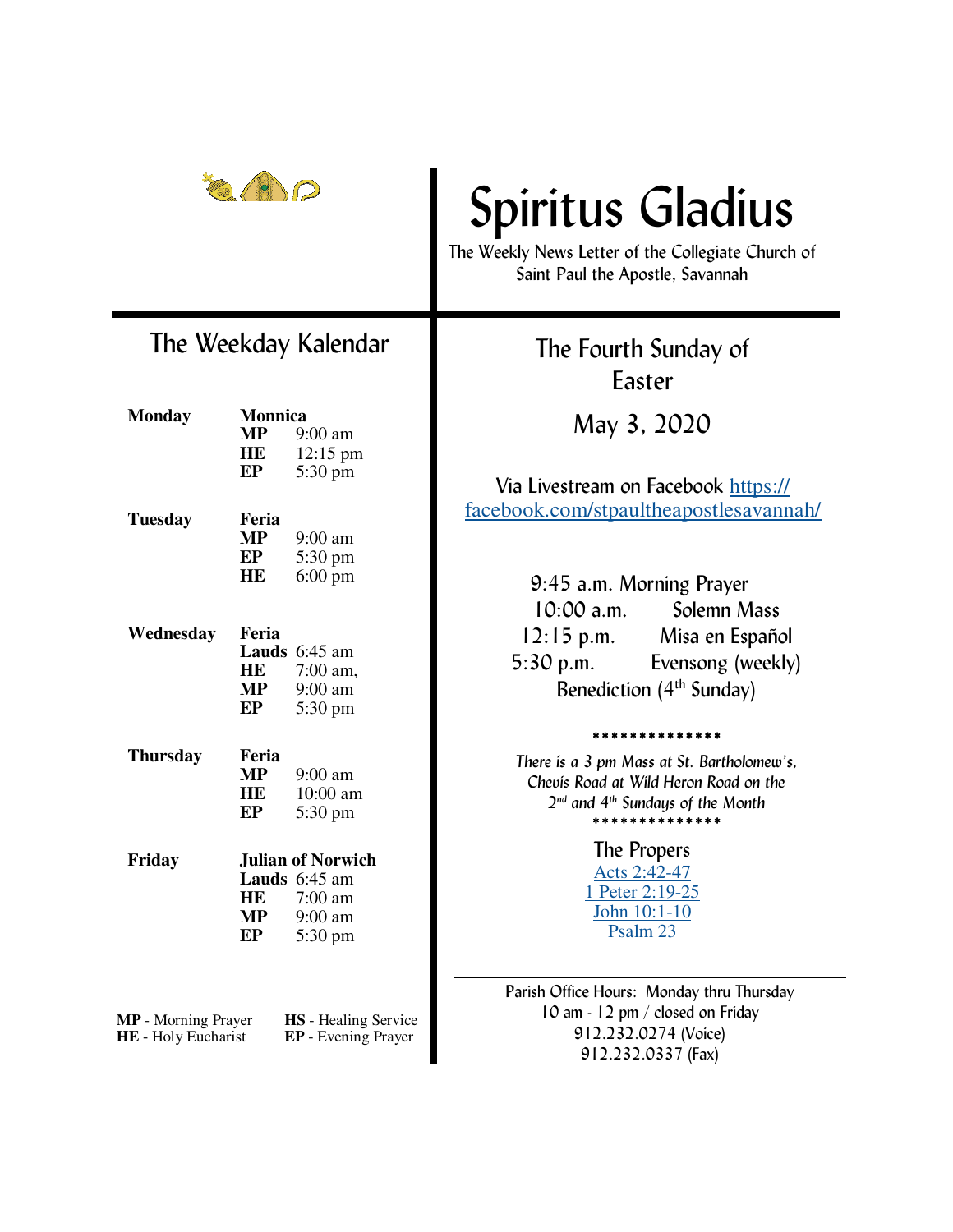## REFLECTIONS

Dear Sisters and Brothers in Christ:

It is my fervent hope that all of you are doing well and that your time for sheltering in place has not been too hard a burden on you and your loved ones. Our closure of public worship for the past six weeks has added worry and stress for several of you during the present circumstances. Please be assured that the whole parish is being remembered at the altar of God each day. In addition, those who are on the front lines of this pandemic are being carried on the hearts and minds of the clergy. St. Paul's is carrying on a venerable tradition. In times of pestilence, disaster, war and health crisis it has been accepted from the earliest times that Masses be said for the many needs which are present to the time. When you are present by livestream, bring to God your joys and yours sorrows. Tell God the generous inclinations of your hearts and bear in mind the sufferings and burdens that others my be facing.

The Holy Sacrifice of the Mass is one of praise and thanksgiving. It literally transports us into Kairos, God's Time, making us present to the saving help of Christ Jesus' once and for all sacrifice of the Cross. Every time we pray the Mass, we participate in an activity whereby we are put in mind that the Cross is the Medicine of the World (the motto of the Order of the Holy Cross) and we participate in the unchecked power of the Cross for the healing of creation. The merits of which are and can be applied to those who are present or absent or for any intention announced or in secret. It strikes me that if there ever was a time for more masses to be said, rather than fewer, it is now.

The Holy Sacrifice is so much more than a meal. It is part and parcel of our Creator's plan to make us one. Whether present physically or spiritually we are united through the blessed Body and Blood, offered to the Father in the power of the Holy Spirit. As the *Dignus es* puts it, a canticle based on the Revelation of St. John, we are a kingdom of priests created out of every family, language, people and nation, to serve our God. The perfect way for Christians to offer worship and praise and proclaim our Lord's dominion and splendor is to celebrate the Mass in all circumstances, including within the limitations of quarantine. When we offer the remembrance (that is the anamnesis) of our Lord's sacrifice virtually or in person we participate in His command to 'Do this', for the anamnesis of me. All gain benefit from a sacrifice which began in Bethlehem, when the Word became Flesh and dwelt among us, offered on the Cross and whose acceptance is in the resurrection and ascension, while continuing eternally in Heaven where that humanity dwells at the right hand of the Father.

The gifts of the holy Church offered in the forms of bread and wine is the oblation of "ourselves, our souls and our Bodies". It is here that we are made one spiritually to the oblation of our Lord, "once offered, a full, perfect, and sufficient sacrifice, oblation, and satisfaction, for the sins of the whole world." By responding to the command of the holy Gospel to "continue, a perpetual memory of his precious death and sacrifice until his coming again", we offer, the memorial, Jesus commanded us to make. What should be clear is that 'the innumerable benefits procured unto us" are present to us whether we make our holy communion, physically or spiritually. We are refraining from exposing crowds of people to the virus and not from the power of the Cross in the holy sacrifice of the Mass to alleviate fear, anxiety, sickness and ultimately death. Continue to pray with me and small community around our House of Worship. We need your presence and the offering of yourselves, your souls and bodies. **WWIII**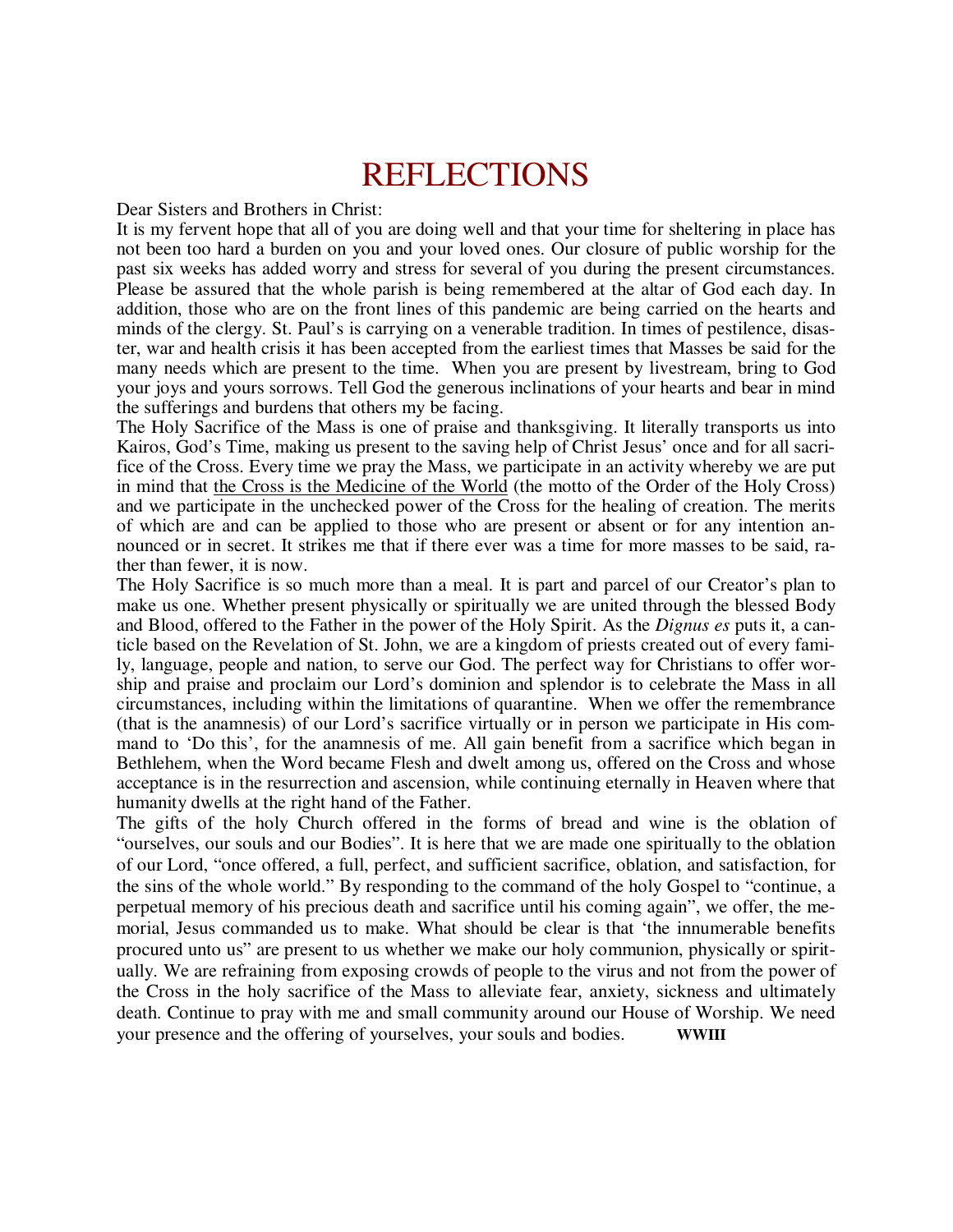## Parish News and Events



*The Resurrection, Fra Angelico, Florence* 

**Fourth Sunday of Easter** 

*Too access the readings for this Sunday, go to: www.lectionarypage.net* 

#### **Study Questions on the Sunday Readings**

#### **Acts 1:42-47**

Have you ever imagined what it would have been like to be a member of the church in its foundational stages, as described here in the Book of Acts? The stories you would hear would not be ones that had been handed down across millennia, but they would be stories told by people who had actually been with Jesus, seen the miracles, heard his voice.

*Have you ever experienced this awe because of Christ and wanted to share this experience with other people? How can the joy of Christ permeate and transform your life and your community?* 

#### **Psalm 23**

We generally think of it as a comforting psalm – green pastures, still waters, dwelling in the Lord's house – and we imagine ourselves in the position of the speaker in the psalm. But have you ever noticed how much is demanded of us if we do so? Just as soon as we settle into our sunny patch of grass, we're hoisted up to walk along the water. We make our way onto pathways, which lead us through a terrifying valley, just to end up at a table with people we'd rather avoid.

*Have you ever felt angry or frustrated when it seemed you were being forced out of a place of comfort into somewhere new and frightening?* 

#### **1 Peter 2:19-25**

This is a difficult passage of scripture, one that has been used to justify and glorify suffering. Yet this view is in direct conflict with the words of this morning's gospel reading: "I came that they might have life, and have it abundantly" (John 10:10).

*How is it possible to reconcile encouragement to suffer with abundant life?* 

*Does awareness of Christ's suffering provide solace in our times of suffering? How does a call to alleviate the suffering of others fit with this perspective?* 

#### **John 10:1-10**

Jesus is the shepherd who knows and tends to his sheep. But Jesus does not make that parallel in the passage before us. Jesus does identify himself as the Good Shepherd in verse 11, but our text stops at verse 10, leaving us with the identification: "I am the gate for the sheep." This requires us to suspend our automatic connection between Jesus and the shepherd to consider how Jesus might be the gate.

*How might you understand Jesus to be the gate in this passage?* 

*This Bible study, written by Charlotte LaForest, originally ran in 2014. from Episcopalchurch.org*